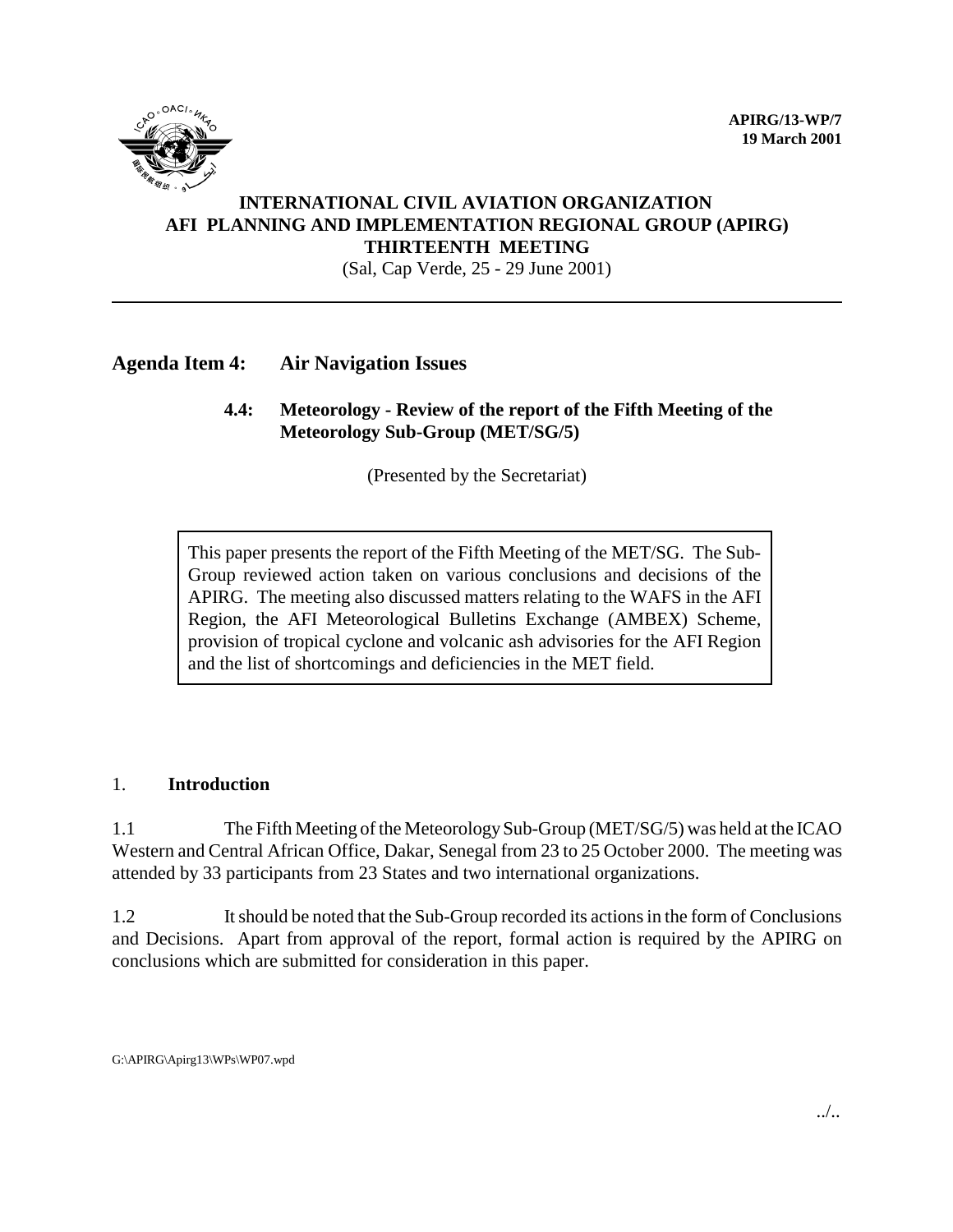#### **APIRG/13-WP/7 March 19, 2001**

# 2. **Review of APIRG Conclusions and Decisions**

2.1 Under this agenda item, the Sub-Group noted action taken and progress made so far on the implementation of conclusions and decisions formulated by MET/SG/1, 2, 3 and 4 which were adopted by the APIRG. The following decision was formulated:

# **Decision 13/-: Follow-up action on Conclusions and Decisions**

# **That emphasis be laid as a matter of urgency on the follow-up on conclusions and decisions relating to the operation of the AMBEX Scheme and the WAFS.**

# 3. **WAFS in the AFI Region**

3.1 The Sub-Group reviewed the status of implementation in the AFI Region of the WAFS in particular the Satellite Distribution System (SADIS) for information relating to air navigation provided by the United Kingdom as an integral part of the ICAO aeronautical fixed service (AFS). The meeting also reviewed the AFI requirements for WAFS products and the implementation of the AFI transition plan and procedures towards the WAFS final phase and making emphasis on the training part of the plan. The Sub-Group discussed the deletion of WINTEM messages from the AFI ANP/FASID. The following decision and conclusion were formulated:

**Decision 13/-: Task Force for the use of GRIB and BUFR codes**

**That a task force whose terms of reference, Work Programme and composition are given at AppendixA be set up to assist AFI SADIS users to reap full and proper use of GRIB and BUFR codes.**

## **Conclusion 13/-: Deletion of WINTEM messages from AFI ANP/FASID Documents**

**That reference to WINTEM messages in AFI ANP/FASID be deleted.**

## 4. **AFI Meteorological Bulletins Exchange (AMBEX) Scheme**

4.1 Under this agenda item the Sub-Group examined the operation of the AMBEX Scheme. The Sub-Group discussed difficulties affecting AMBEX exchanges, the requirement for the exchange of METARs in the AFI Region and their inclusion in the AMBEX exchanges. In order to improve OPMET exchanges the meeting recommended the establishment of two OPMET data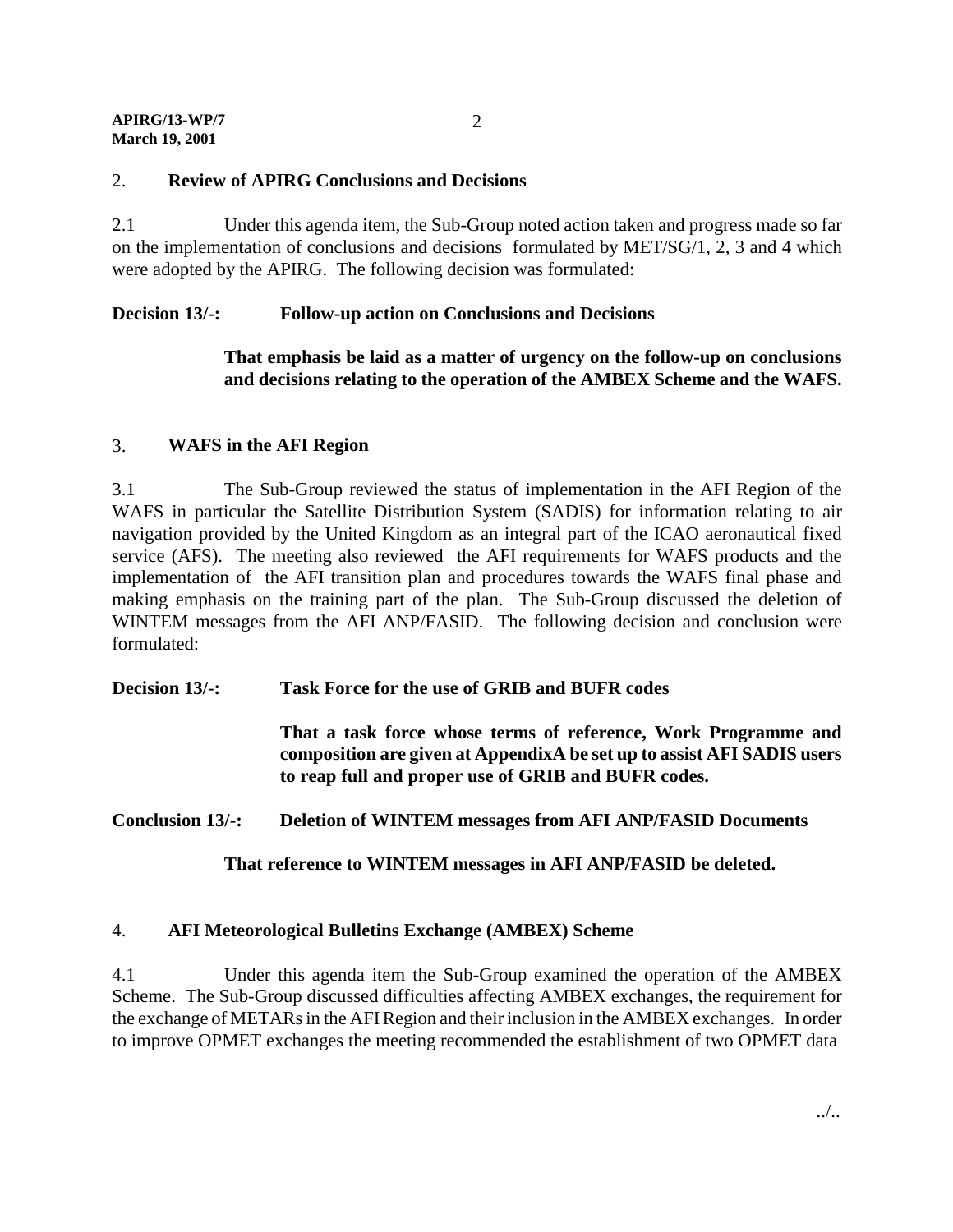bank(s) in the Region located at TCCs hosting a two way SADIS VSAT namely Dakar and Johannesburg. Nairobi could also be considered in due course. The Sub-Group recommended the amendment of the AMBEX Handbook to reflect changes relating to Amendment 72 to Annex 3 on code name METAR/SPECI and TAF. The following conclusions were formulated:

## **Conclusion 13/-**: **Inclusion of METAR exchange in the AMBEX Scheme**

**That the requirement for METAR exchange be included in the AMBEX Scheme.**

### **Conclusion 13/-: OPMET data banks at Pretoria and Dakar**

**That two OPMET data banks be established at Dakar and Pretoria to serve the AFI Region.**

**Decision 13/-: Amendment of the AMBEX Handbook to reflect code name METAR/SPECI and TAF**

## **That the AMBEX Handbook be amended to reflect changes relating to Amendment 72 of Annex 3 on code name METAR/SPECI and TAF**

### 5. **Provision of tropical cyclone and volcanic ash advisories for the AFI Region**

5.1 Under this agenda item the MET/SG reviewed progress and status of implementation of tropical cyclone advisory centre (TCAC) Réunion (France) and the volcanic ash advisory centre (VAAC), Toulouse both designated to serve the AFI Region. The meeting noted that the centres are operating satisfactorily, however there is a need for better communications between volcanological observatories and area control centres (ACCs), meteorological watch offices (MWS) and VAAC Toulouse.

### 6. **List of shortcomings and deficiencies in the MET field**

6.1 The Sub-group reviewed and updated the list of shortcomings and deficiencies in the MET field based on the identification, assessing, tracking and reporting of shortcomings and/or deficiencies of air navigation systems in the AFI Region. WP/13 gives details on the list of shortcomings and deficiencies in the MET field.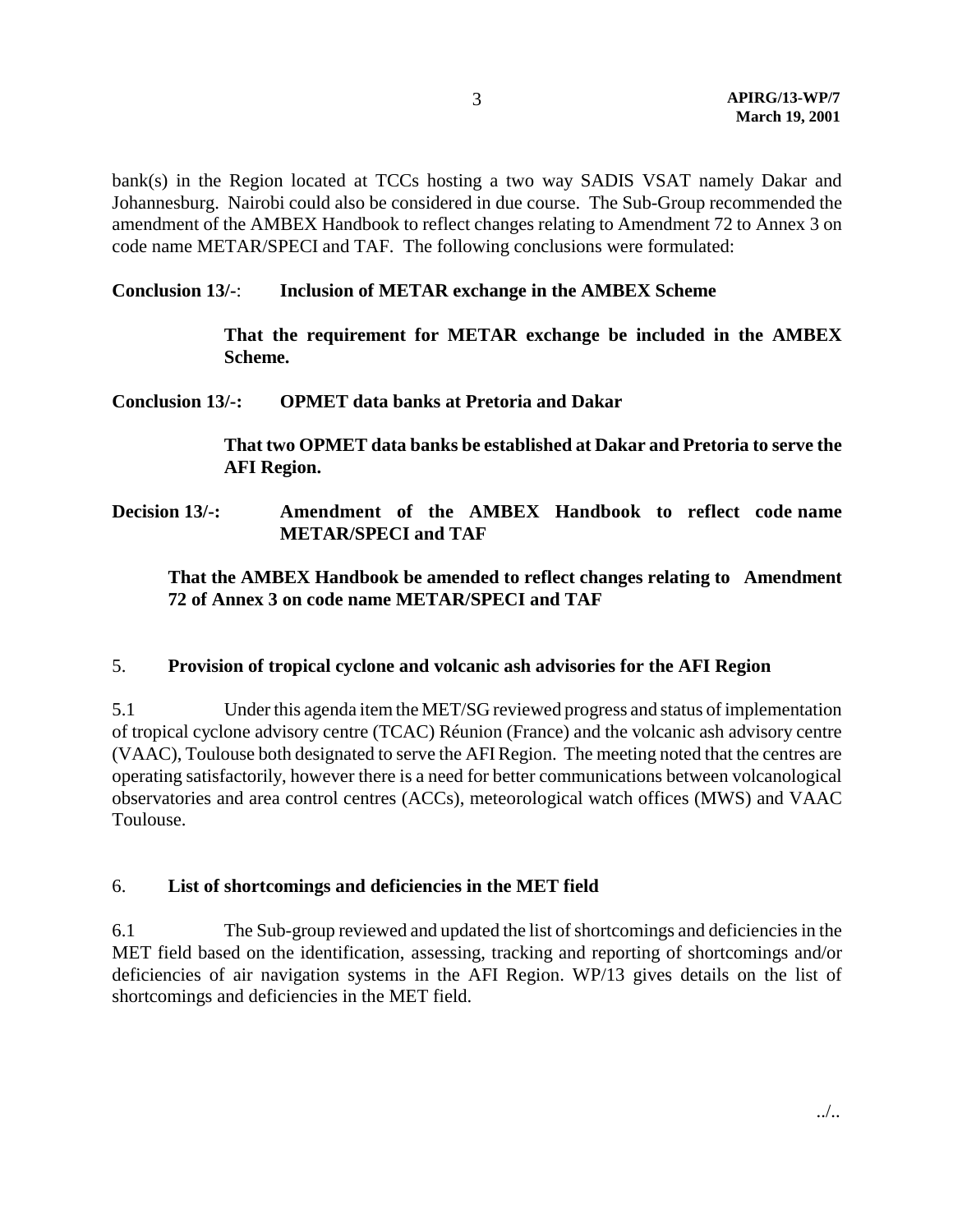## 7. **Draft Facilities and Services implementation document Africa and Indian Ocean Part VI - Meteorology (MET)**

7.1 The Sub-Group was informed that the work on this subject has been completed in both languages English and French and has been submitted - WP/9 refers.

## 8. **Terms of reference, Work Programme and Composition of the MET/SG**

8.1 The meeting also reviewed the terms of reference, the work programme and the composition of the MET/SG which are given at Appendix B.

## 9. **Any other business**

9.1 Under this agenda item, the Sub-Group urged its members to continue to produce quality work notably preparing and presenting working papers relevant to agenda items of its meetings.

## 10. **Action by the APIRG**

10.1 The APIRG is invited to:

- a) note the report of the Fifth meeting of the MET/SG;
- b) take action on the conclusions of the Fifth Meeting of the MET/SG as presented above; and
- c) approve the future work programme and composition of the MET/SG.

---------------------------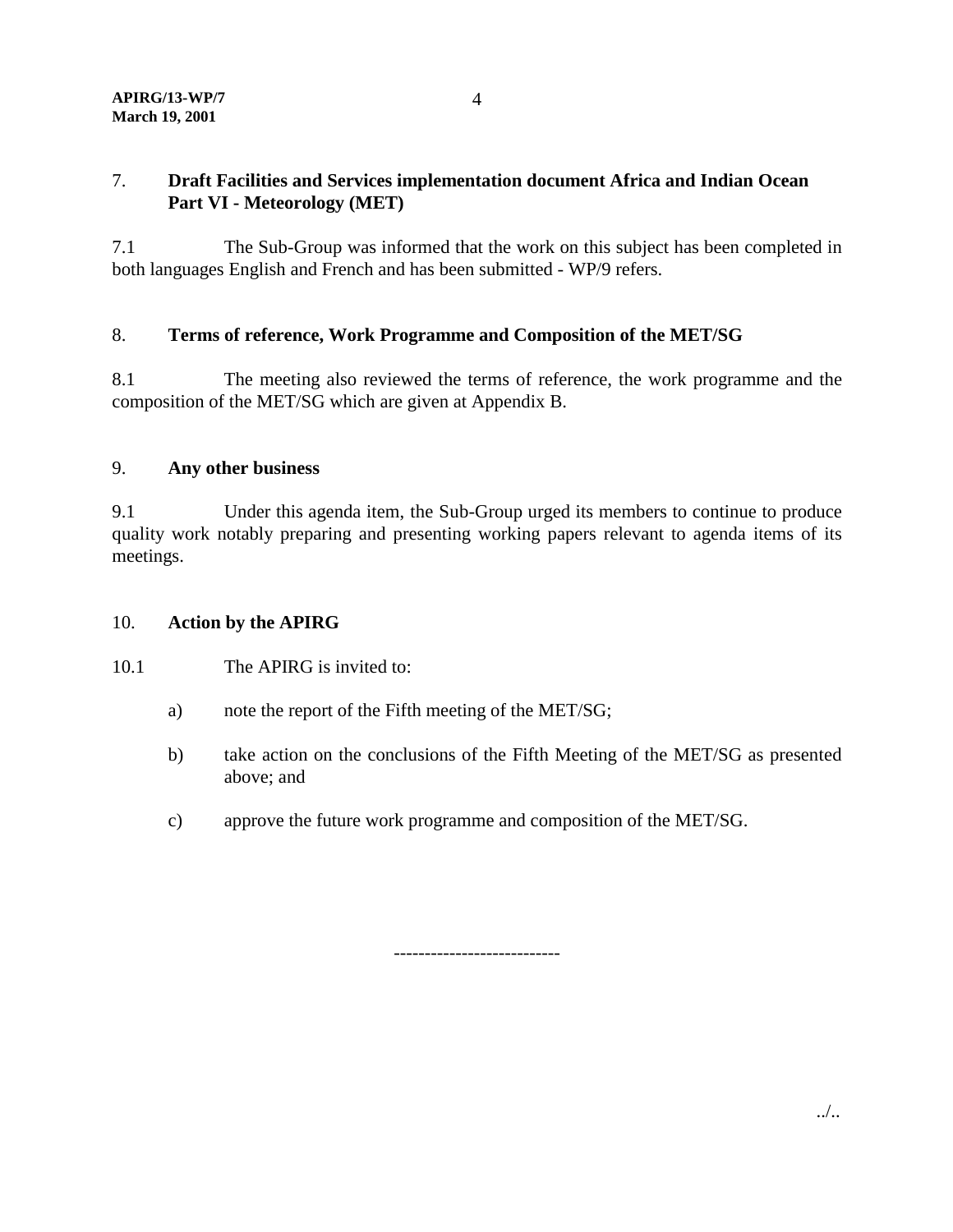#### **APIRG/13-WP/7 March 19, 2001**

#### **Appendix A**

#### **"Terms of Reference for MET/SG Task Force on use of GRIB and BUFR codes**

#### **Background**

One of the objectives for the final phase of WAFS, agreed within the WAFSSG, is for the eventual cessation of T4 chart broadcasts on the SADIS Satellite distribution system. The cessation of the T4 element of the broadcast will enable a significant reduction in both transmitted data volumes and therefore also in the transmission costs associated with the SADIS broadcast.

However the cessation of the T4 chart broadcast can only be actioned when all SADIS recipient States are capable of producing WAFS charts from the GRIB and BUFR elements of the SADIS broadcast.

As the current plan is that the T4 element of the broadcast should be terminated in 2004, there is an urgent need to ensure that all SADIS recipient States are capable of satisfactorily decoding GRIB and BUFR messages on an operational basis prior to cessation of the T4 broadcast.

In order to facilitate the process of ensuring that all States can operationally decode GRIB and BUFR messages the SADIS provider State has proposed that each of the 4 ICAO Regions within the SADIS Satellite footprint should establish a Task Force to undertake the following activities:-

#### **Terms of Reference**

To prepare and maintain with the SADIS provider State a regional transition plan for the implementation of operational GRIB and BUFR decoding within the region.

#### **Work Programme**

- i) The plan should as a minimum identify:
	- a) Those States within the Region taking a SADIS service.
	- b) The current capability of each of the identified States in regard to GRIB and BUFR decoding.
	- c) The necessary level and form of technical assistance and training required within the Region in order to enable cessation of the T4 broadcast.
	- d) Establish a mechanism by which the Region can identify when all the States within the Region are prepared for the T4 broadcast to be ceased.
- ii) To operate and monitor the mechanism by which the region will identify when all the States within the Region are prepared for the T4 broadcast to be ceased.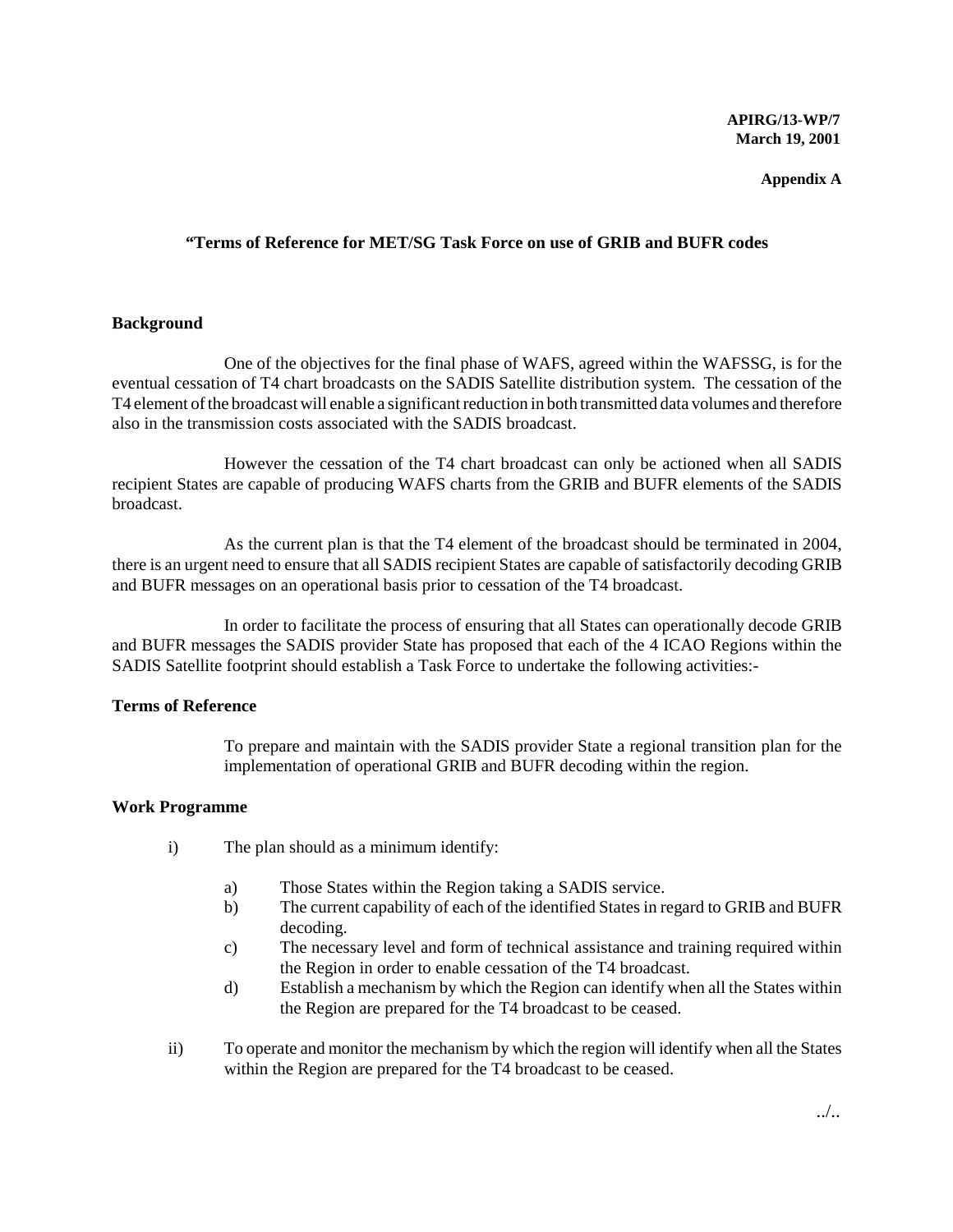- iii) To instigate and manage with the assistance of the SADIS provider State a programme of GRIB and BUFR decoder training commensurate with the needs of the Region.
- iv) To report to the MET/SG on the status of preparedness of the region for the cessation of the T4 broadcast.

## **Composition**

Kenya, Senegal, United Kingdom and ASECNA.

-----------------------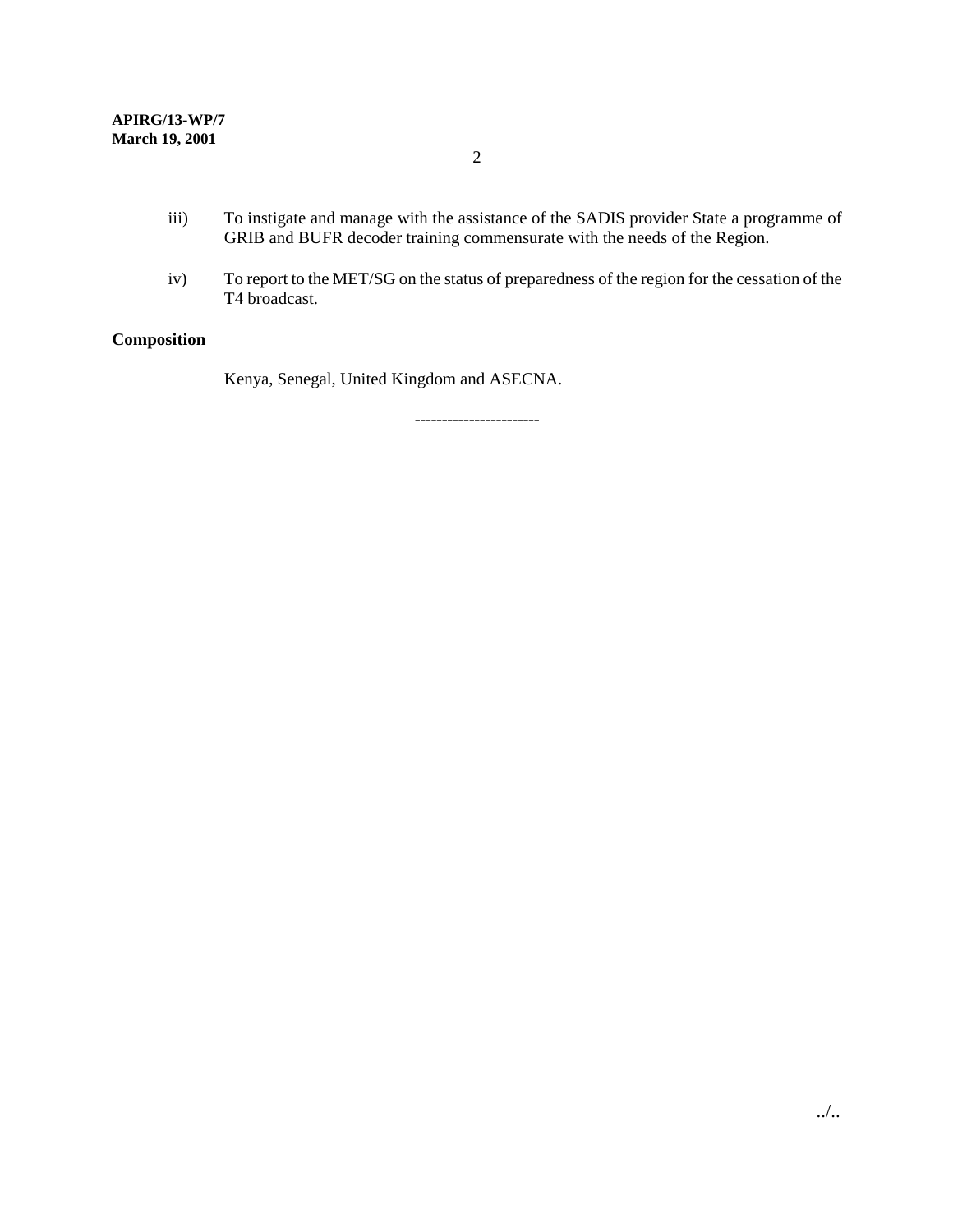## **Appendix B**

# **Terms of Reference, Work programme and composition of the Meteorology Sub-Group (MET/SG)**

## 1. **Terms of Reference**

- 1. To keep under review, the adequacy of meteorological facilities and services to meet new technological developments in the air navigation field and make proposals as appropriate for implementation by States to APIRG.
- 2. To identify, State by State, those specific deficiencies and shortcomings that constitute major obstacle to the provision of efficient and reliable meteorological facilities and services to meet the requirements of air navigation in the AFI Region and recommend specific measures to eliminate them.

## 2. **Work Programme**

| No.            | Task description                                                                                                                                                                                                                                                                                                         | Priority     | <b>Target Date</b> |
|----------------|--------------------------------------------------------------------------------------------------------------------------------------------------------------------------------------------------------------------------------------------------------------------------------------------------------------------------|--------------|--------------------|
| 1              | Establish and maintain detailed lists, State by State of the specific<br>shortcomings of facilities for the provision of atmospheric measurements<br>pertaining to surface wind, pressure, visibility/runway visual range,<br>cloud base, temperature and dew point temperature considered critical<br>for flight safety | A            | Continuing         |
| 2              | Monitor the exchange of OPMET information through the AMBEX<br>scheme in the AFI Region and between the AFI and ASIA/PACIFIC and<br><b>EUR Regions</b>                                                                                                                                                                   | $\mathsf{A}$ | Continuing         |
| 3              | Plan for the introduction of efficient inter-regional OPMET exchanges<br>in coordination with the COM Sub-group as required                                                                                                                                                                                              | B            | APIRG/13           |
| $\overline{4}$ | Study the possibility of including other OPMET information in the<br>AMBEX Scheme in addition to the exchanges of TAFs and AIREPs                                                                                                                                                                                        | B            | APIRG/13           |
| 5              | Study the impact of SADIS on the AMBEX Scheme and in particular the<br>possible inclusion of METARS (AFI/7 Rec.8/4 b)                                                                                                                                                                                                    | $\mathsf{A}$ | Continuing         |
| 6              | Monitor the degree of implementation of very small aperture terminals<br>(VSATs) for the reception of WAFS products (AFI/7 Rec. 14/12)                                                                                                                                                                                   | B            | Continuing         |
| $\overline{7}$ | Review and determine the necessary OPMET exchanges through the<br>two-way VSAT SADIS stations in the AFI Region                                                                                                                                                                                                          | A            | Continuing         |